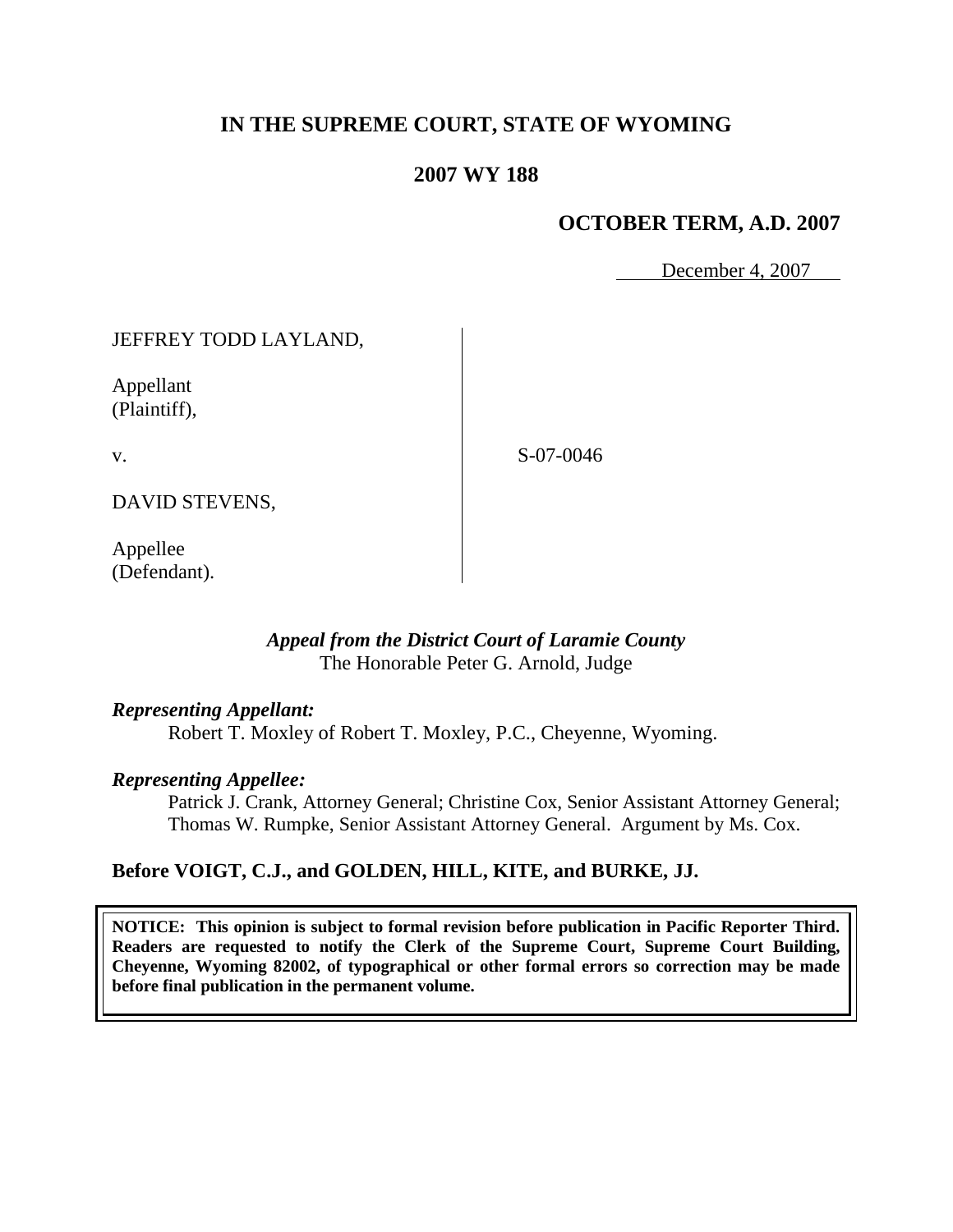### **KITE**, **Justice.**

[¶1] Jeffrey Todd Layland was arrested and charged with kidnapping and witness intimidation. He filed a claim under 42 U.S.C. § 1983 against David Stevens, the deputy who arrested him, alleging various civil rights violations. Both parties filed motions for summary judgment and, after a hearing, the district court granted Deputy Stevens' motion and dismissed the case. Mr. Layland appeals claiming error in the district court's order, including its ruling that qualified immunity barred his civil rights claims against Deputy Stevens. We affirm.

### **ISSUE**

[¶2] Of the three issues raised by Mr. Layland, the following is determinative:

Was Deputy Stevens entitled to qualified immunity from suit for constitutional violations allegedly arising out of Mr. Layland's arrest?

### **FACTS**

[¶3] On January 18, 2005, Deputy Stevens of the Laramie County Sheriff"s Department responded to a call from United Medical Center in Cheyenne, Wyoming indicating that an individual named Jerry Young wanted to speak with law enforcement. When Deputy Stevens arrived at the hospital, he was directed to the emergency room where Mr. Young was being treated. Mr. Young's right eye was severely bruised, cut and bleeding. He had bruises on both of his cheeks. The nurse reported that there were also scratches on Mr. Young's eye itself.

[¶4] Mr. Young told Deputy Stevens that he had gone to Mr. Layland"s shop at 4506 Woodhouse Road in Cheyenne to retrieve a propane heater that Mr. Layland had borrowed from  $him.$ <sup>1</sup> He said that as he stepped into the shop, Mr. Layland locked the door behind him, put his arm around him and began punching him in the face. Mr. Young reported that he tried to leave but Mr. Layland prevented him from doing so. He said at one point when he tried to get to the door Mr. Layland"s brother pushed him to the ground. He said that Mr. Layland yelled at him, "This is only the beginning if you do not testify for me." He said Mr. Layland wanted him to lie for him in court in a case filed against him. Mr. Layland said if Mr. Young refused, he or a member of his family would

 $1$ . The building in which the incident occurred was variously described in the testimony as a shop, a shed, and a garage. In his appellate brief, Mr. Layland states that it was a large building that he had rented for several years in which he kept several vehicles, tools and other materials.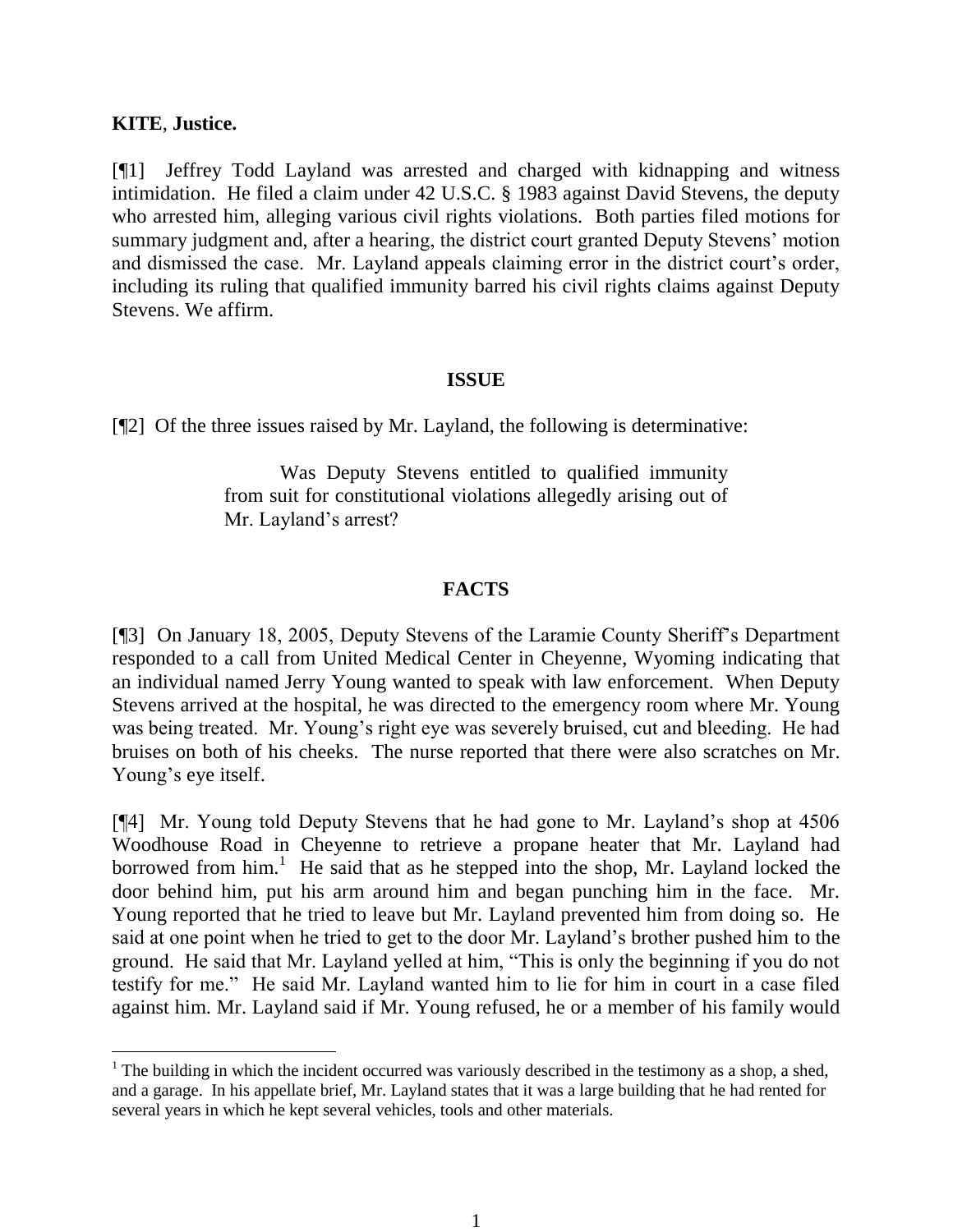be killed. Once Mr. Young agreed to speak with Mr. Layland"s lawyer, Mr. Layland let him leave the building. Mr. Young said he drove straight to the hospital for treatment of his injuries.

[¶5] After speaking with Mr. Young at the hospital, Deputy Stevens went back to the sheriff"s office where he spoke with his supervisor about what Mr. Young had reported. Deputy Stevens and/or his supervisor also contacted the district attorney and a detective. It was decided that Deputy Stevens would attempt to locate and speak with Mr. Layland.

[¶6] Deputy Stevens found Mr. Layland at the address where Mr. Young reported having been assaulted. Accompanied by his dog, Deputy Stevens knocked on the door of the building. Mr. Layland opened the door. Deputy Stevens asked if he could talk with him about what had happened earlier with Mr. Young. Mr. Layland was cooperative and agreed to talk with Deputy Stevens.

[¶7] Mr. Layland"s dog was in the building, one or both dogs were barking and Deputy Stevens asked Mr. Layland to confine his dog somewhere. Mr. Layland complied by putting his dog in a van parked inside the building. Two other deputies arrived at the scene. Because Mr. Layland seemed cooperative and non-threatening, Deputy Stevens asked one of the deputies to take his dog and put it back in the patrol car. As the dogs were being removed from the immediate area, Deputy Stevens stepped into the building followed by the other deputies and asked Mr. Layland what had happened with Mr. Young earlier. Mr. Layland said Mr. Young came to the shop and tried to assault him and he had punched Mr. Young. He said he did not know why Mr. Young tried to assault him.

[¶8] Inside the building, Deputy Stevens observed a dead bolt lock on the door which seemed consistent with Mr. Young's story. He also observed bruises on Mr. Layland's knuckles. Additionally, Deputy Stevens knew prior to speaking with Mr. Layland that he had been arrested previously, a charge against him was pending and Mr. Young was a potential witness in the case.<sup>2</sup> Believing that he had probable cause to arrest Mr. Layland for kidnapping, Deputy Stevens arrested Mr. Layland and transported him to jail. Deputy Stevens later testified that he was concerned at the time of the arrest that Mr. Layland possibly posed a continuing danger to Mr. Young or his family.

[¶9] Mr. Layland was charged with kidnapping and witness intimidation.<sup>3</sup> On January 21, 2005, while being held in the Laramie County Detention Center, Mr. Layland filed a

 $\overline{a}$ 

 $2$  In late 2004, Mr. Layland was arrested and charged with receiving stolen property in violation of Wyo. Stat. Ann. § 6-3-403 (LexisNexis 2007). [R Vol. III 439, 447] He posted a bond and was out of jail awaiting trial on that charge at the time of the altercation with Mr. Young.

<sup>&</sup>lt;sup>3</sup> The latter charge was based on Mr. Young's report that Mr. Layland attempted to intimidate him into testifying for him in the case pending on the receipt of stolen property charge.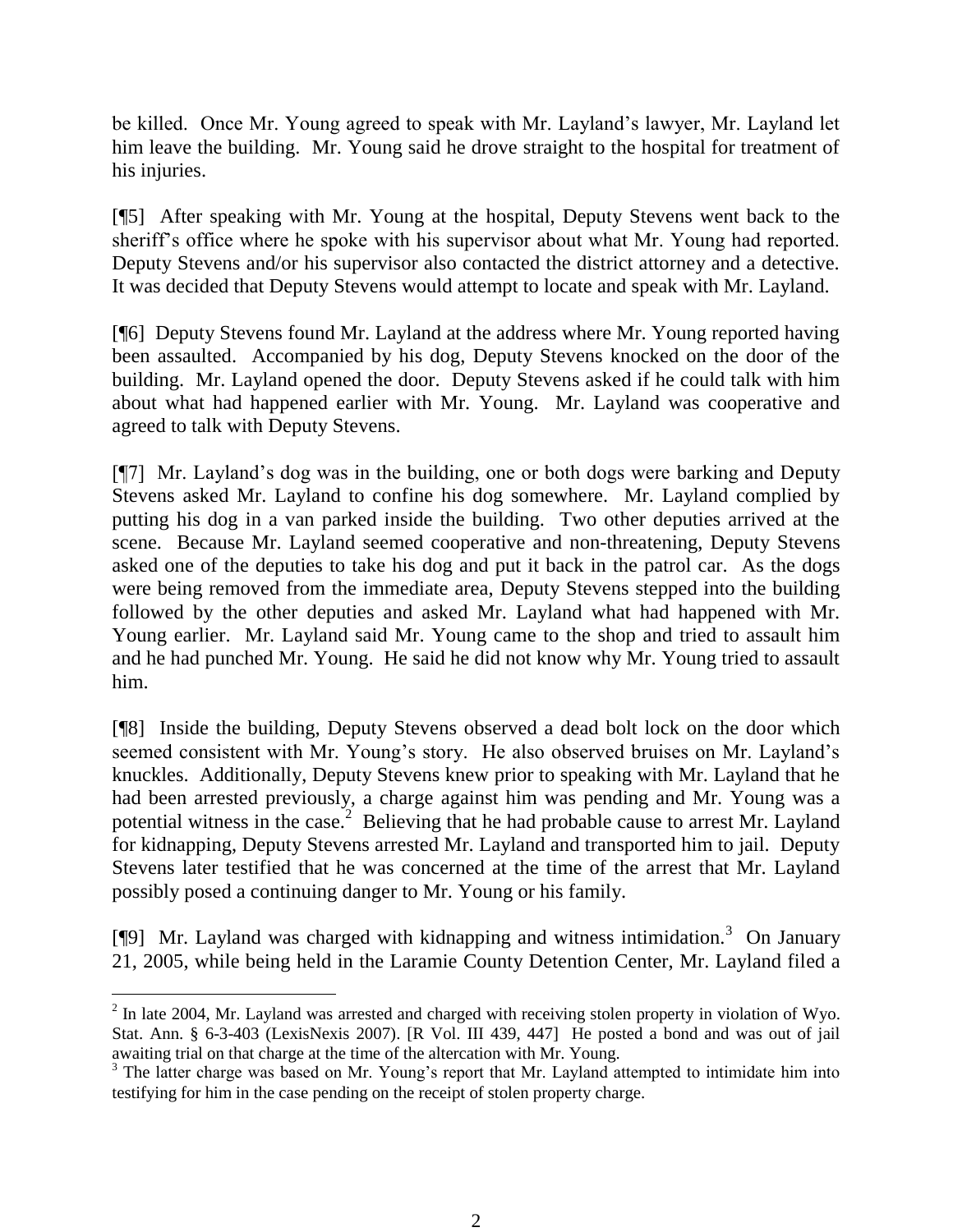complaint against Deputy Stevens in district court in which he alleged claims under 42 U.S.C. § 1983 for false arrest, false imprisonment, malicious prosecution and gross negligence. He filed an amended complaint on February 1, 2005, in which he added a claim for trespass in violation of § 1983.

[¶10] Deputy Stevens moved to dismiss Mr. Layland"s complaint on the ground that the district court in which the criminal charges were pending was not the proper forum to consider Mr. Layland"s civil rights claims because the latter claims undermined the validity of his arrest on the criminal charges. On April 28, 2005, at the close of a hearing, the district court denied the motion to dismiss but granted a stay in the §1983 action until the criminal case was resolved. In mid-August, the court entered a written order to that effect. On September 26, 2005, the district court entered an order lifting the stay on the ground that the criminal charges giving rise to the civil rights claims were no longer  $p$ ending.<sup>4</sup>

[¶11] Upon lifting of the stay, Deputy Stevens answered the civil rights complaint and asserted affirmative defenses, including qualified immunity. Both parties filed motions for summary judgment. Mr. Layland asserted in his motion for partial summary judgment that he was entitled to judgment as a matter of law on his claim that he was arrested without probable cause. Deputy Stevens asserted in his motion that Mr. Layland's complaint: 1) did not state a cause of action under §1983; 2) was barred by *Heck v. Humphrey*, 512 U.S. 477, 114 S. Ct. 2364, 129 L. Ed. 2d 383 (1994) in which the Court held that a § 1983 action challenging the validity of a criminal matter is barred absent a favorable termination of the criminal proceeding and dismissal based upon a plea agreement was not a favorable termination; and, 3) must be dismissed on the basis of qualified immunity. Following a hearing on the motions, the district entered an order granting Deputy Stevens" motion for summary judgment finding that the claims were barred by qualified immunity and the *Heck* line of cases.

## **STANDARD OF REVIEW**

[¶12] The issue we find determinative is whether qualified immunity bars Mr. Layland"s claims against Deputy Stevens. The presence or absence of qualified immunity presents a question of law which is reviewed on appeal *de novo*. *Lucero v. Mathews*, 901 P.2d 1115, 1118 (Wyo. 1995). The issue is a purely legal one: whether the law the deputy

 $\overline{a}$  $4$  On August 16, 2005, the district court entered an order dismissing the charges of kidnapping and witness intimidation filed against Mr. Layland. [R Vol. III 436] Dismissal of those charges was part of a plea agreement entered into between the State and Mr. Layland in which the State agreed to dismiss the kidnapping and witness intimidation charges and amend the receipt of stolen property charge to a misdemeanor in exchange for Mr. Layland"s agreement to plead guilty to the misdemeanor. [R Vol. III 445]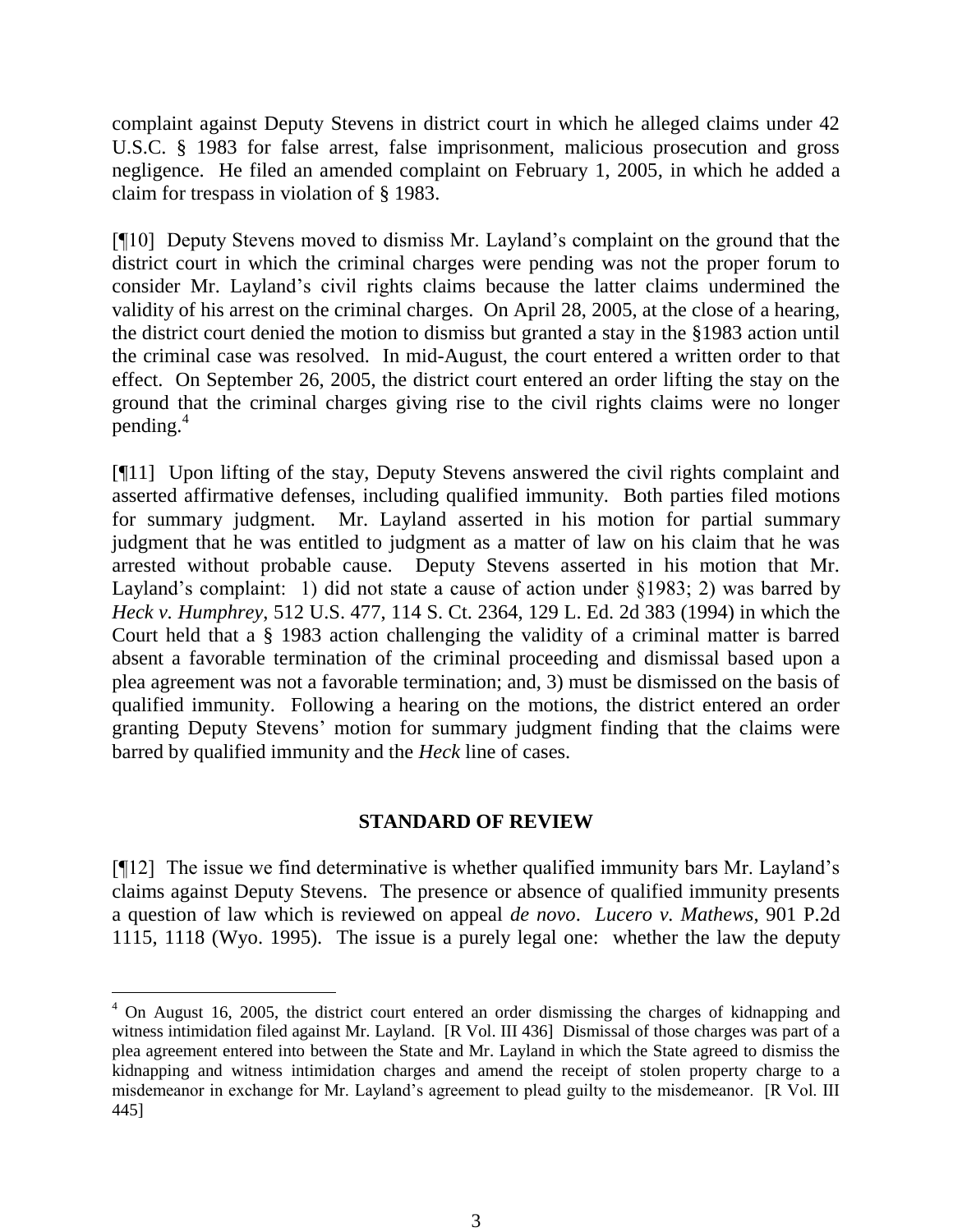allegedly violated was clearly established at the time of the challenged action or actions. *Id*.

## **DISCUSSION**

[¶13] Qualified immunity shields public officials from suit on § 1983 civil rights claims when they are performing discretionary functions unless their conduct violates "clearly established statutory or constitutional rights of which a reasonable person would have known." *Harlow v. Fitzgerald*, 457 U.S. 800, 818, 102 S. Ct. 2727, 73 L. Ed. 2d 396 (1982). When a plaintiff names a public official as a defendant in a § 1983 action and the defendant pleads the defense of qualified immunity, the plaintiff must demonstrate that the official"s actions violated constitutional or statutory rights and that the allegedly violated rights were clearly established at the time of the conduct at issue. *Id*. For a plaintiff to demonstrate that the right was clearly established, "the contours of the right must be sufficiently clear that a reasonable official would understand that what he is doing violates the right." *Anderson v. Creighton*, 483 U.S. 635, 640, 107 S. Ct. 3034, 97 L. Ed. 2d 523 (1987).

[¶14] The right at issue here is the right guaranteed by the Fourth Amendment to be free from unreasonable seizure. To avoid the qualified immunity defense, Mr. Layland was required to show that Deputy Stevens" arrest of him without a warrant violated his Fourth Amendment right and that the contours of that right were sufficiently clear that a reasonable official would have understood his actions violated the right. Mr. Layland argued that a reasonable deputy would have understood he could not enter private property to arrest someone without a warrant absent consent or exigent circumstances, neither of which existed. In response, Deputy Stevens argued, first, that he did not unreasonably seize Mr. Layland and, second, that he had probable cause to arrest Mr. Layland; therefore, he asserted, Mr. Layland"s Fourth Amendment rights were not violated.

[¶15] In concluding that Mr. Layland's Fourth Amendment rights were not violated, the district court relied on *U.S. v. Little*, 18 F.3d 1499, 1503  $(10^{th}$  Cir. 1994) in which the court considered the factors for determining whether a person has been illegally seized. Among those factors are the threatening presence of several officers; the brandishing of a weapon, physical touching, aggressive language, or retention of the person"s personal belongings by an officer; a request to accompany the officer to the police station; the absence of other members of the public; and whether the interaction occurs in a nonpublic, small or enclosed space. *Id*. The district court applied these factors and concluded that Mr. Layland had failed to show that he had a clearly established right not to be arrested under the circumstances. On that basis, the district court held that Deputy Stevens was entitled to qualified immunity. We agree with the district court's conclusion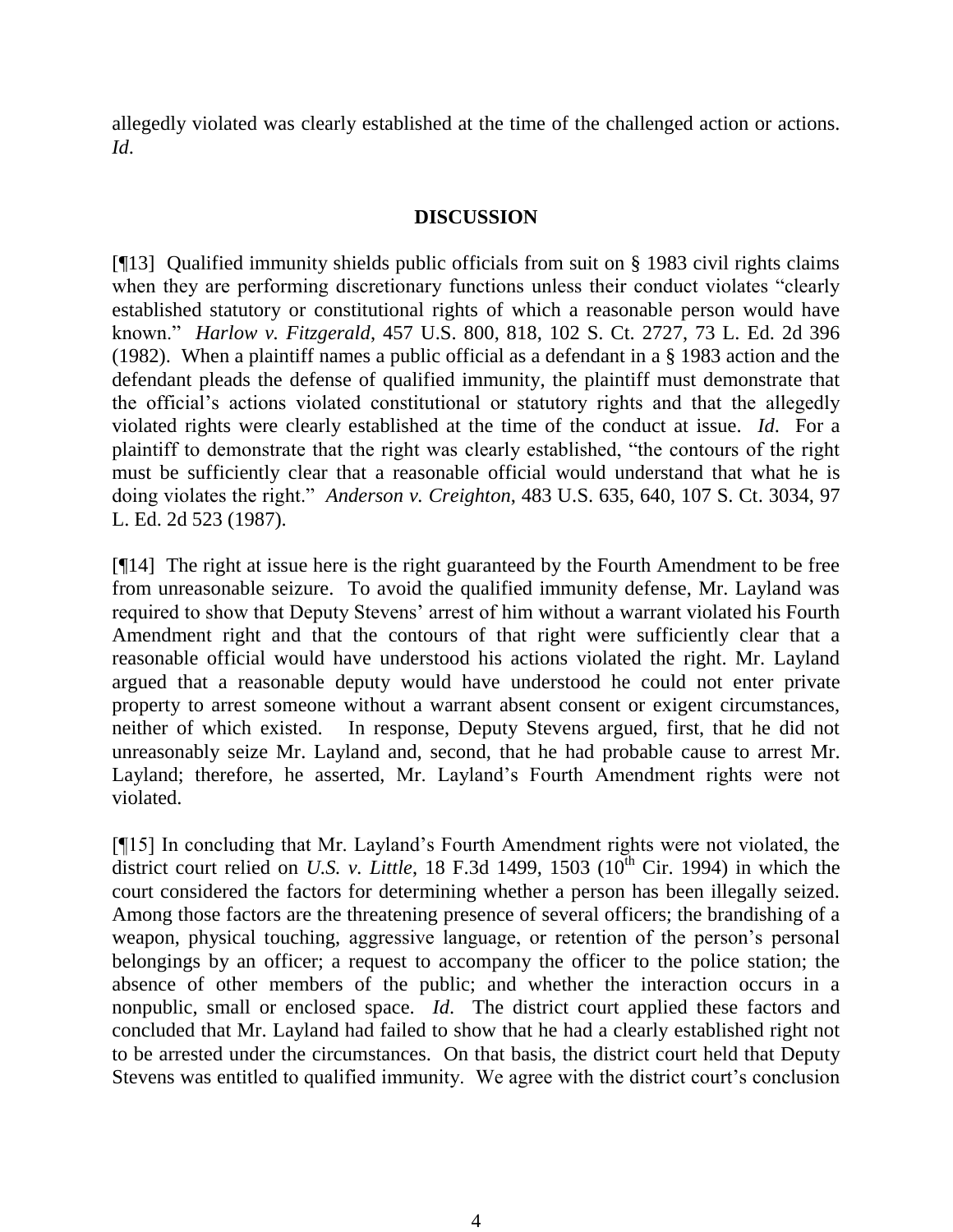that Deputy Stevens was entitled to qualified immunity; however, we reach that result by a different analysis.

[¶16] Controlling precedent makes clear that qualified immunity shields Deputy Stevens from suit for damages if a reasonable officer could have believed Mr. Layland"s arrest to be lawful, in light of clearly established law and the information Deputy Stevens possessed. *Hunter v. Bryant*, 502 U.S. 224, 227, 112 S. Ct. 534, 116 L. Ed. 2d 589 (1991), quoting *Anderson*, 483 U.S. at 641. Even if Deputy Stevens reasonably, but mistakenly, concluded that probable cause was present, he is entitled to immunity. *Id*. The question is whether he acted reasonably under settled law in the circumstances, not whether another reasonable, or more reasonable, interpretation of the events can be construed after the fact. *Hunter*, 502 U.S. at 228. Even if Deputy Stevens was mistaken in concluding that probable cause existed, he nevertheless is entitled to qualified immunity if his decision was reasonable.

> The qualified immunity standard "gives ample room for mistaken judgments" by protecting "all but the plainly incompetent or those who knowingly violate the law." This accommodation for reasonable error exists because "officials should not err always on the side of caution" because they fear being sued.

Id. at 229 (citations omitted).

Officers can have reasonable, but mistaken, beliefs as to the facts establishing the existence of probable cause or exigent circumstances . . . and in those situations courts will not hold that they have violated the Constitution. Yet, even if a court were to hold that the officer violated the Fourth Amendment by conducting an unreasonable, warrantless search [or arrest], *Anderson* still operates to grant officers immunity for reasonable mistakes as to the legality of their actions.

*Saucier v. Katz*, 533 U.S. 194, 206, 121 S. Ct. 2151, 150 L. Ed. 2d 272 (2001). Thus, the standard is one of reasonableness at the moment. *Id*. "Probable cause existed if "at the moment the arrest was made . . . the facts and circumstances within [the officer's] knowledge and of which [he] had reasonably trustworthy information were sufficient to warrant a prudent man in believing"" a crime had been committed. *Hunter*, 502 U.S. at 228.

[¶17] Applying these standards, the Court in *Hunter* concluded secret service agents were immune from suit on claims that they violated Mr. Bryant's Fourth Amendment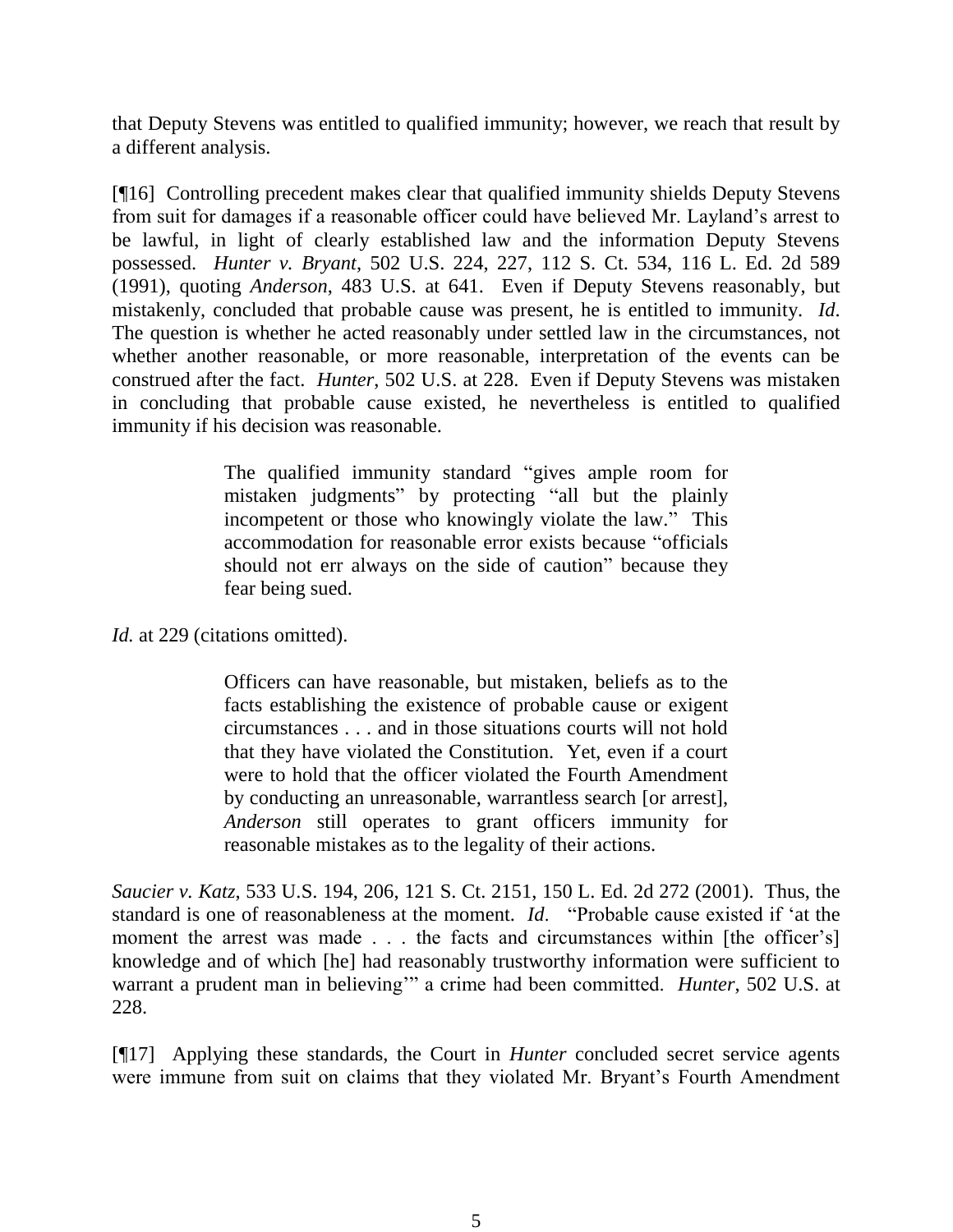rights when they arrested him without a warrant after questioning him at his apartment for making threats against President Reagan. The Court concluded:

> When Agents Hunter and Jordan arrested Bryant, they possessed trustworthy information that Bryant had written a letter containing references to an assassination scheme directed against the President, that Bryant was cognizant of the President"s whereabouts, that Bryant made an oral statement that "he should have been assassinated in Bonn," and that Bryant refused to answer questions about whether he intended to harm the President.

> These undisputed facts establish that the Secret Service agents are entitled to qualified immunity. Even if we assumed, *arguendo*, that they . . . erred in concluding that probable cause existed to arrest Bryant, the agents nevertheless would be entitled to qualified immunity because their decision was reasonable, if mistaken.

*Id*. at 228-29 (citations omitted).

[ $[$ [18] Similarly, in *Romero v. Fay*, 45 F.3d 1472 ( $10<sup>th</sup>$  Cir. 1995), the court held that a police officer was entitled to qualified immunity from claims arising out of a warrantless arrest. After interviewing two witnesses who implicated Romero in Douglas" murder, Officer Fay arrested Romero without a warrant at his place of work. Romero later filed a civil rights claim against Officer Fay alleging that his constitutional rights were violated because, among other claims, he was arrested without probable cause after an unreasonable investigation. *Id.* at 1474.

[¶19] The court of appeals held that upon submission of Officer Fay"s sworn statement that he concluded he had probable cause to arrest Romero based on the two witness interviews, Romero had the burden to show that the witness statements were not sufficiently trustworthy to lead a prudent police officer to conclude he had probable cause to arrest without a warrant. The Court concluded Romero failed to show the information known to Officer Fay was insufficient to cause a reasonable officer to believe that probable cause existed for a warrantless arrest. *Id.* at 1476.

[¶20] More recently, in *Robertson v. Las Animas County Sheriff's Department*, 500 F.3d  $1185$  ( $10<sup>th</sup>$  Cir. 2007), the Court again held that a deputy was entitled to qualified immunity from suit on claims that he violated an arrestee's Fourth Amendment rights. Based upon the statements of two witnesses, the deputy arrested Robertson without a warrant for violating a temporary protection order. One of the witnesses reported that Robertson was on her property in violation of the protection order. The witness'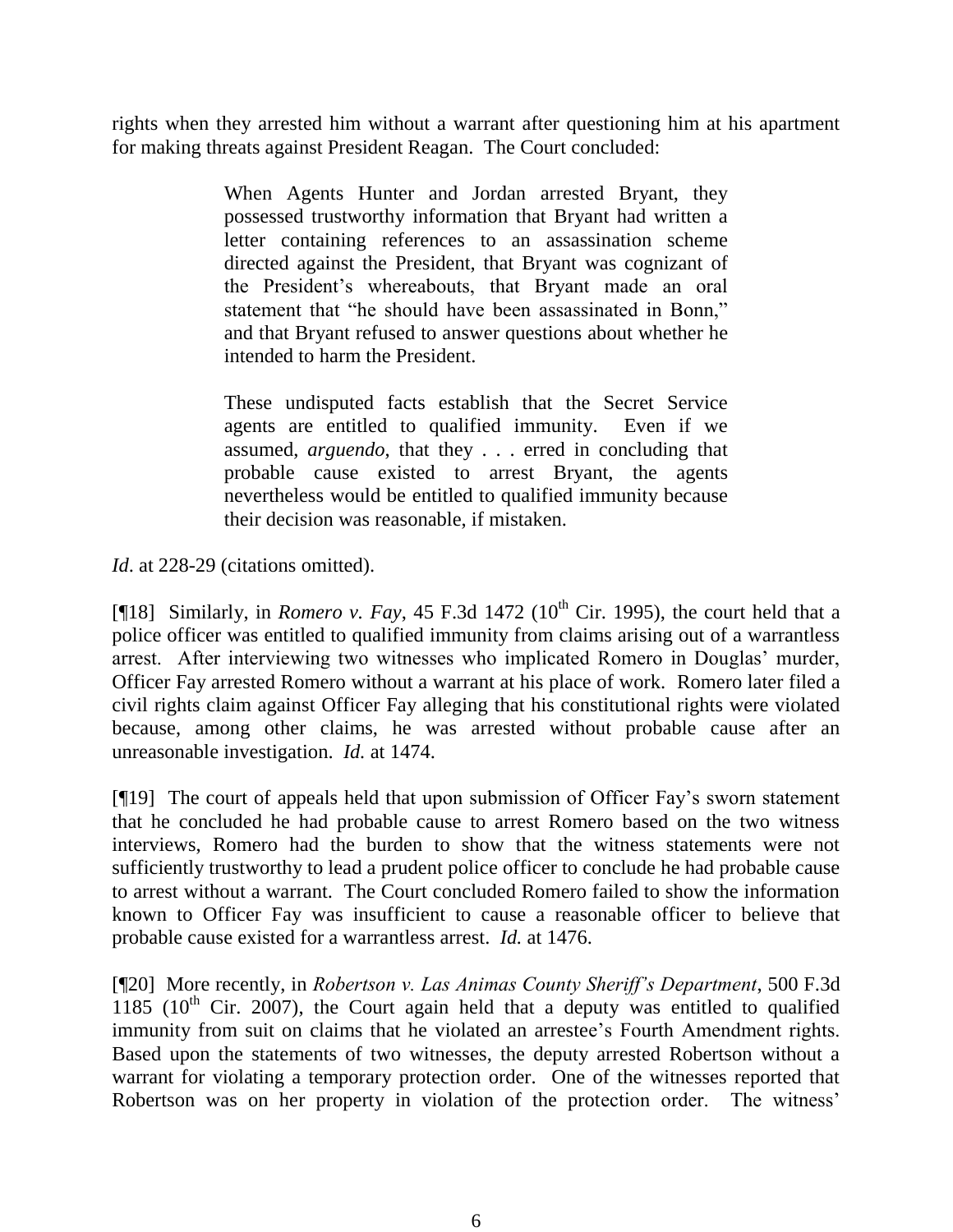daughter stated that she was playing in the living room and saw Robertson looking through the window. Her mother stated that she then saw Robertson running from their property toward his own residence. The deputy arrested Robertson without a warrant the same day. The Court concluded the witness statements were sufficient to cause a reasonable deputy to believe probable cause to arrest existed. *Id.* at 1191-92.

[¶21] In the present case, prior to Mr. Layland"s arrest, Deputy Stevens had spoken with Mr. Young at the hospital. He was bruised and his right eye was cut and bleeding. He said he had gone to Mr. Layland"s shop to retrieve a heater and Mr. Layland locked the door behind him and proceeded to punch him. He further reported that Mr. Layland prevented him from leaving and threatened him and his family if he did not testify for him in the receipt of stolen property trial. He indicated that Mr. Layland allowed him to leave only after he said he would to talk to Mr. Layland"s lawyer.

[¶22] Before locating Mr. Layland, Deputy Stevens spoke with his supervisor, the district attorney and a detective. The record indicates no disagreement that Mr. Layland should be located and, upon corroboration of Mr. Young's statement, arrested. When Deputy Stevens located Mr. Layland at the building where Mr. Young indicated the incident occurred, Mr. Layland opened the door and indicated he was willing to talk about what happened. He did not refuse entry to Deputy Stevens and cooperated fully in answering his questions. He admitted that he had punched Mr. Young. The deadbolt lock on the inside of the door and bruises on Mr. Layland"s knuckles corroborated Mr. Young's story. Additionally, Deputy Stevens knew, consistent with Mr. Young's report, that Mr. Layland was facing trial on another criminal charge and Mr. Young was a potential witness. He also believed Mr. Layland possibly posed a continuing danger to Mr. Young.

[¶23] From these circumstances, we conclude a reasonable officer could have believed Mr. Layland"s arrest was lawful, in light of clearly established law and the information Deputy Stevens possessed. Even if Deputy Stevens" conclusion that he had probable cause to arrest was mistaken, the circumstances provided substantial grounds for a deputy to reasonably believe that he had legitimate justification under the law for arresting Mr. Layland. That he may have been mistaken in that belief does not deprive him of his entitlement to qualified immunity.

[¶24] Mr. Layland argues that Deputy Stevens is not entitled to qualified immunity because it was clearly established and a reasonable officer would have known that entry onto Mr. Layland"s rental property to arrest him without a warrant was not permitted without probable cause *and* consent or exigent circumstances. Mr. Layland asserts that he did not consent to the entry and no exigent circumstances existed justifying his arrest without a warrant. In advancing this argument, Mr. Layland relies heavily on *Payton v. New York*, 445 U.S. 573, 100 S. Ct. 1371, 63 L. Ed. 2d 639 (1980) and *Mickelson v. State*, 906 P.2d 1020 (Wyo. 1995).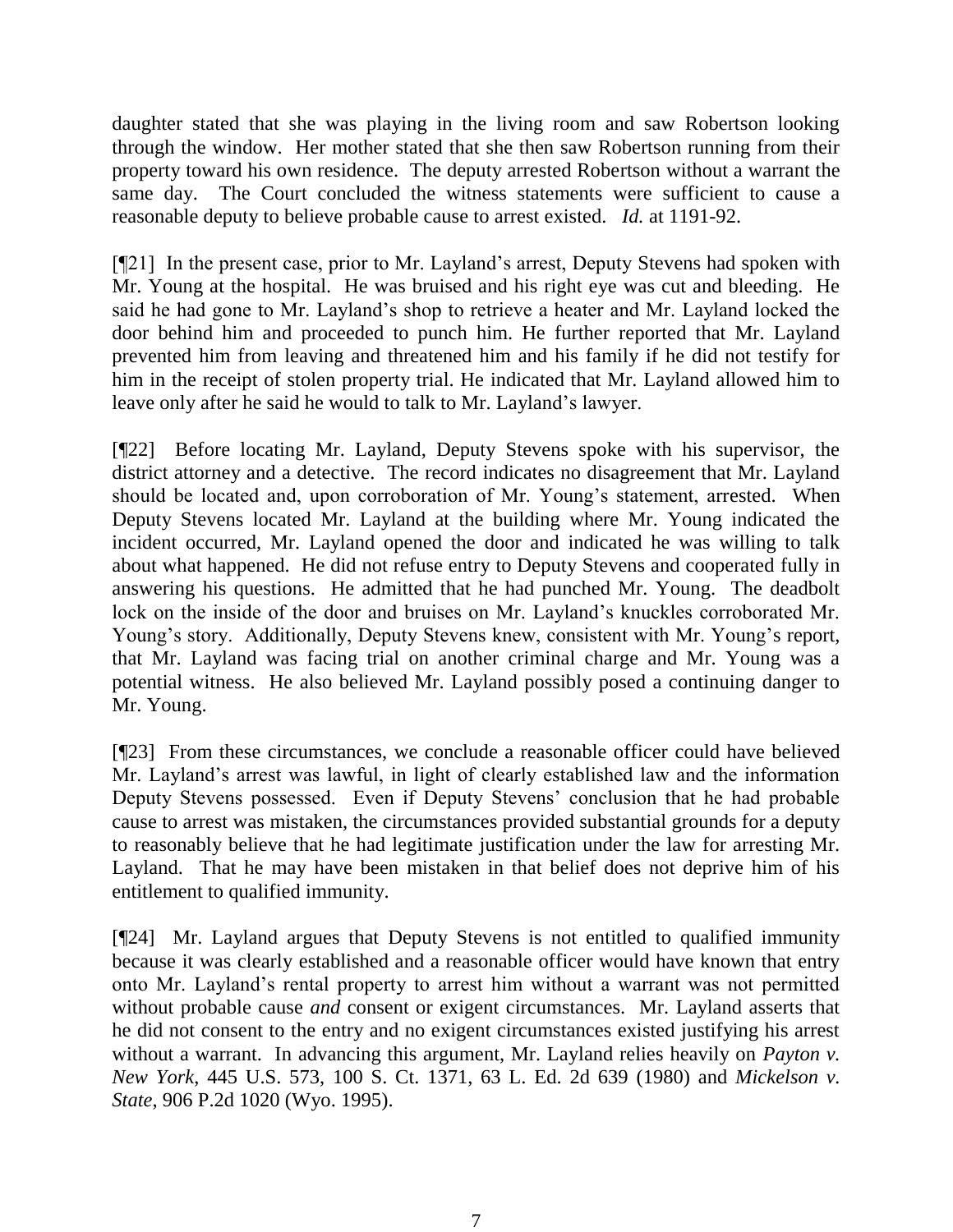[¶25] In *Payton*, the Court held that absent exigent circumstances or the owner's consent, a warrantless arrest inside a private dwelling violates the Fourth Amendment. The United States Supreme Court has not extended the rule enunciated in *Payton* to premises other than a private home. To overcome this difficulty, Mr. Layland argues that this Court in *Mickelson* extended the *Payton* rule to include not only private homes, but private places of business; thus, he argues, the law is clearly established in Wyoming that warrantless arrests inside private business premises violate the Fourth Amendment absent consent or exigent circumstances.

[¶26] There are at least two difficulties with Mr. Layland"s reliance on *Mickelson*. First, even assuming that *Mickelson* extended the *Payton* rule to include private businesses, Mr. Layland has gone to great lengths in his reply brief to persuade this Court that the building in which this incident occurred was not a place of business. There is no contention it was a home. Therefore, neither *Payton* nor *Mickelson* are controlling.

[¶27] Second, and more importantly, the evidence presented does not establish a lack of consent as it clearly did in *Mickelson*. There, officers observed men inside a bar after hours. The officers approached the door and Mickelson refused them entry. The officers contacted the bar owner by telephone and she informed them that her son and some friends were probably closing up the bar. She did not give the officers permission to enter. Thereafter, a female officer persuaded Mickelson to let her enter the bar alone. When she did so, another officer forced his way in behind her, along with several other officers, and arrested Mickelson for interference with a peace officer.

[¶28] Under those circumstances, we held the warrantless arrest was unlawful. Specifically addressing the consent exception to the warrant requirement, we concluded there was no consent where the owner had not given consent, the occupant and owner"s son had expressly refused consent, and the only consent given was limited to the female officer, not to the male officers who forced their way in behind her. Because Mickelson"s consent was conditional—he agreed only that the female officer could enter—and he did not consent to the other officers' entry, we concluded his consent did not justify the officers' entry and warrantless arrest.

[¶29] In contrast to the circumstances in *Mickelson*, Mr. Layland did not refuse police entry and no one convinced him to allow entry, conditional or otherwise. Instead, the evidence showed that Deputy Stevens knocked on the door, Mr. Layland opened it, and Deputy Stevens asked him a few questions which Mr. Layland cooperatively answered as the deputy stepped into the building. This evidence simply is not sufficient to establish that Deputy Stevens violated clearly established law by entering the building without consent and arresting Mr. Layland without a warrant. We conclude a reasonable officer could have concluded the entry into the building and Mr. Layland"s subsequent arrest